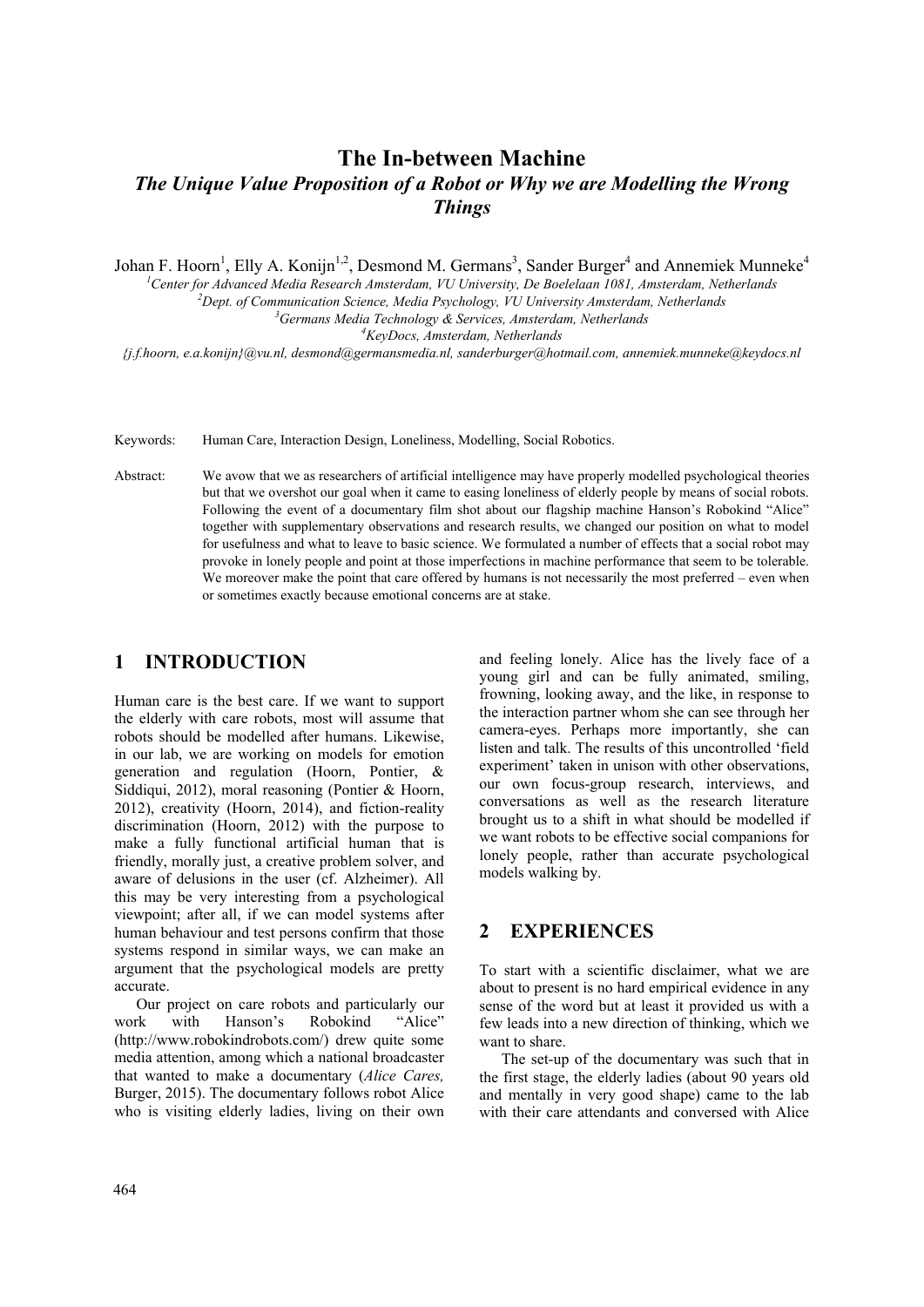in an office environment. In the second stage, Alice was brought to their homes several times over a period of about two months, where the ladies continued the conversation with Alice.

For technical reasons, we used a Wizard of Oz set-up in which a technician operated Alice behind the scenes as a puppeteer (in a different room, unseen by the ladies). While Alice filmed the conversation through her camera-eyes, a separate film camera in the room recorded the conversation as well. The participating ladies were fully informed, yet awareness of the camera seemed to dissipate after a while.

In viewing the recorded materials, most striking was the discrepancy between what the women said about Alice cognitively and what they experienced emotionally. Offline, while not being on camera, it was almost as if their social environment withheld them from enthusiastically speaking about Alice, as if they were ashamed that they actually loved talking to a robot. In their homes, even before Alice was switched on or before the camera ran, the ladies were immediately busy with Alice, greeting her and wondering where she had been, what she had seen, etc.

All women tended to approach Alice as a helpless child, like a grandchild, but apparently were not surprised that this child posed rather adult and sometimes almost indiscrete questions about loneliness or life situations. When Alice looked away at the wrong moment, one lady said "What are you looking at? You're not looking at me while I talk to you." She did not frame it as an error of the robot, which it was. She brought it up as an observation, a kind of attentiveness, while pointing the child at certain behaviour. Fully aware of the fact that Alice could not eat or drink, the old lady still wanted to offer food and drink to Alice. While she had her coffee, she said to Alice "You cannot have cookies can't you? A pity, for you … well, now I have to eat it." The smile and looks at Alice revealed sharing a good joke. Interestingly, a similar event a few weeks later occurred: The lady had prepared two slices of cake on a dish while she watched TV together with Alice. She asked Alice: "You still can't have cake, can you?" This time, however, it was not a joke; the old lady showed regret. This should really be seen as a compliment; the wish to enjoy the food together with Alice may tell us something about how the robot felt as interpersonal contact.

While Alice stayed longer in the house, the need to talk vanished. Yet, the ladies did like it that 'someone' was there; that some social entity was

present. This may refer to the difference between someone paying you a short visit or a person living with you: It may indicate that one feels at ease and need not entertain one's company. At times, one of the ladies read the newspaper aloud to Alice just to share the news with 'someone.' The ladies sang with her, showed her photo books of the family, did physiotherapy, and watched the World Championships with her.

It seemed that the less socially skilled had greater benefit from Alice. Because of Alice, the ladies drew a lot of attention: on the streets and in public places. People called them up to ask how things were with Alice. People sent newspaper articles about robot care. That alone made the ladies less lonely but obviously, this novelty effect shall decay as Alice becomes more common; but for now it worked quite well. Alice also worked for those who needed physical activation. One of the ladies would practice more often, also in the long run, if Alice would ask her daily. She would really like to do it for Alice. Another lady wanted to write to a friend for two weeks but did not get to it. When Alice asked about that friend, the lady was a bit ashamed and started writing right away.

An aspect we also observed in another TV report (De Jager & Grijzenhout, 2014) is that a social robot works as a trusted friend. People confide in them and tell them painful life events and distressing family histories they hardly ever tell to a living person. When the – in this case Nao – robot Zora asked "Are you crying?" this was enough to make one of the ladies crack and pour her heart out (De Jager & Grijzenhout, 2014).

The lonelier the lady, the easier a social robot was accepted. We know that an old lady with an active social life did not care about a companion robot – here Zora – not even after a long period of exposure (De Jager & Grijzenhout, 2014). On the other hand, we talked to a 92 year old woman with a large family, who stated: "I have so many visitors and then I have to be polite and nice all the time. A robot I can shut off."

Part of the acceptance of Alice among lonely people appears purely pragmatic: Better something than nothing – a prosthetic leg is better than no leg at all. The initial resistance disappeared over time. Another aspect that contributed to the acceptance of the robot was that nobody in their social environment reminded them of talking to a robot – they could live the illusion and enjoy it. Without exception, each lady was surprised when seeing Alice again that she had a plastic body and that she was so small. They said things like: "Last time,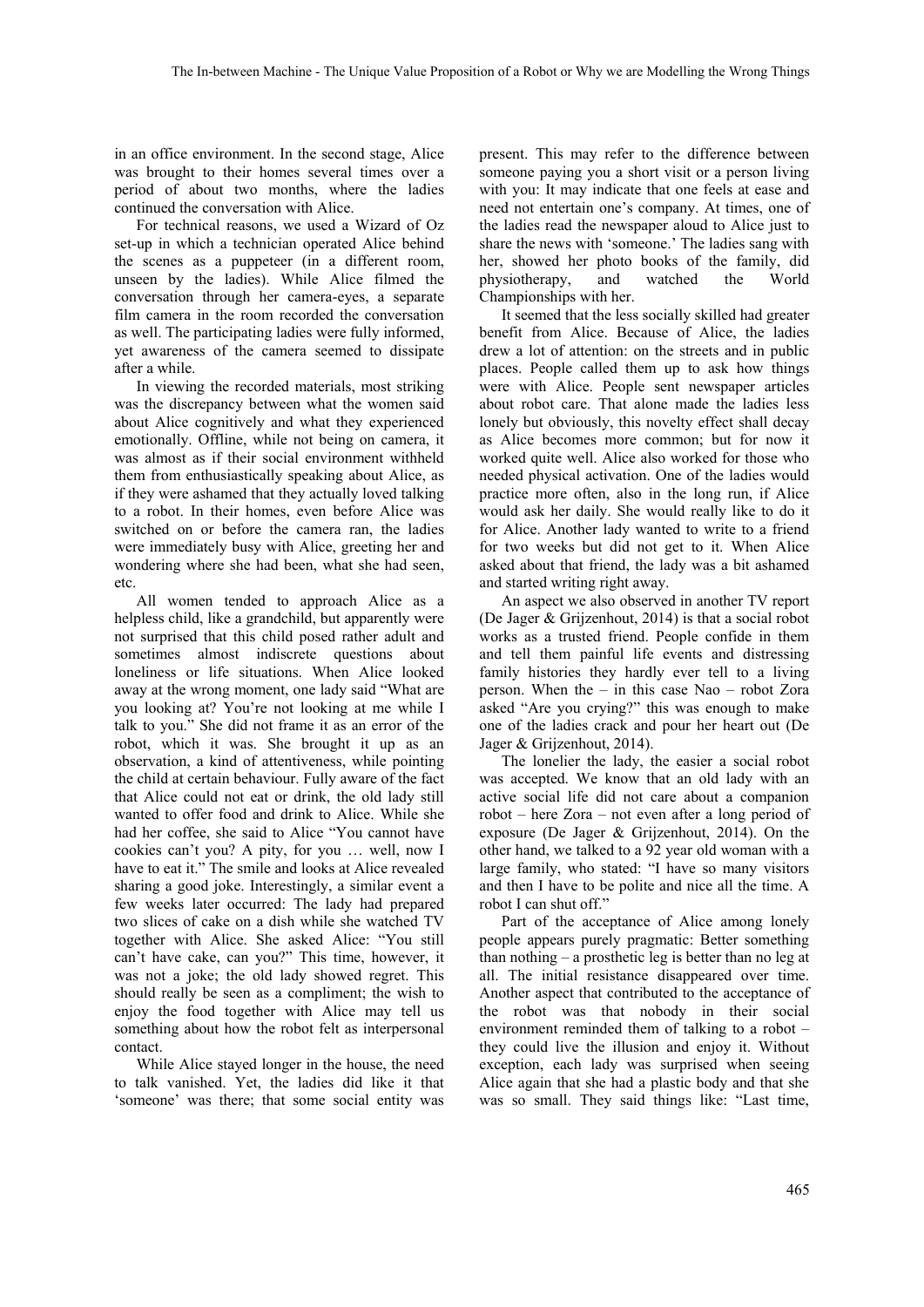Alice was wearing a dress, wasn't she?"; "I thought she was taller the last time?" Perhaps, because Alice's face has a human-like appearance with a soft skin, this impression may have transferred to other parts, whereas her body work definitely is 'robotic' – as if she were 'naked'? The hesitance of one lady continued for a longer period of time. Her daughter kept on warning that "Beware Mom, those robots remember everything." That same daughter informed her mother that all Alice said was typed in backstage. Nevertheless, even this lady enjoyed singing with Alice in the end. The rest of the ladies did not mind the technology or how it was done. It was irrelevant to them, although sometimes they realized 'how skilled you must be to program all this.'

All women mentioned that Alice could not walk but it did not matter too much – "many of my generation cannot walk either, not anymore", one of them commented. Actually, it made things simple and safe because the ladies always knew where she was. In the same vein, Alice was extremely patient about them moving around slowly, responding late, and taking long silent pauses. Without judgment or frustration, Alice repeated questions or repeated answers, which made her an ideal companion.

Speech errors or sometimes even an interruption by the Acapela text-to-speech engine that 'this was a trial version' did not disturb the ladies a bit. If a human does not speak perfectly or sometimes makes random statements, you also do not break contact. Different voices were not disturbing. The only difficulty the women experienced was with amplitude, awkward sentence intonation, or mispronunciation of words.

Human help has its drawbacks too. From our own focus-group research and conversations with elderly people, we learned that human help is not always appreciated, particularly when bodily contact is required or someone has to be washed (Van Kemenade, in prep.). During a conversation with the lady of 92 about home care, she admitted to have released her help because they 'rummage in your wardrobe' and 'go through your clothes.' She 'did not need an audience' while undressing, because they 'see you bare-chested.' The difficulty of rubbing ointment on her sore back she solved with a long shoehorn. This, she thought, was better than having a stranger touch her skin. She preferred a robot to 'such a bloke at your bed side.'

## **3 OUR POSITION**

People accept an illusion if the unmet need is big enough. Loneliness has become an epidemic in our society (Killeen, 1998) and the need for companionship among the very lonely may override the awareness that the robot is not a real person. That is, whether the robot is a human entity or not becomes less relevant in light of finding comfort in its presence and its conversations; in its *apparent* humanness (cf. Hoorn, Konijn, & Van der Veer, 2003). The robot is successful in the fulfilment of a more important need than being human.

On a very basic level, the emotions that come with relevant needs direct information processing through the lower pathways in the brain (i.e., the amygdala); the more intuitive and automatic pathway, which also triggers false positives. Under levels of high fear, for instance, people may perceive a snake in a twig. Compared to non-emotional states, emotional states facilitate the perception of realism in what actually is not real or fiction (Konijn et al., 2009; Konijn, 2013). The fiction-side of the robot ('It's not a real human') requires processing at the higher pathways, residing in the sensory cortex, and sustaining more reflective information processes. The lower pathway is much faster than the higher pathway and the amygdala may block 'slow thinking' (i.e., a survival mechanism needed in case of severe threat and danger). Thus, the emotional state of lonely people likely triggers the amygdala to perceive the benefits of need satisfaction (relieving a threat). Joyful emotions prioritize the robot's companionship as highly relevant and therefore, (temporarily) block the reflective thoughts regarding the robot's non-humanness or discarding that aspect as non-relevant at the least. This dualism in taking for real what is not is fed by the actuality and authenticity of the emotional experience itself: 'Because what I feel is real, what causes this feeling must be real as well' (Konijn, 2013). And of course, as an entity, the robot is physically real; it just is not human.

Not being human may have great advantages and makes the social robot an in-between machine: inbetween non-humanoid technology and humans. The unique value proposition of a social robot to lonely people is that the humanoid is regarded a social entity of its own, even when shut down. It satisfies the basic needs of interpersonal relationships, which sets it apart from conventional machines, while inducing a feeling of privacy that a human cannot warrant. As such, the social robot is assumed to keep a secret and clearly is not seen as part of the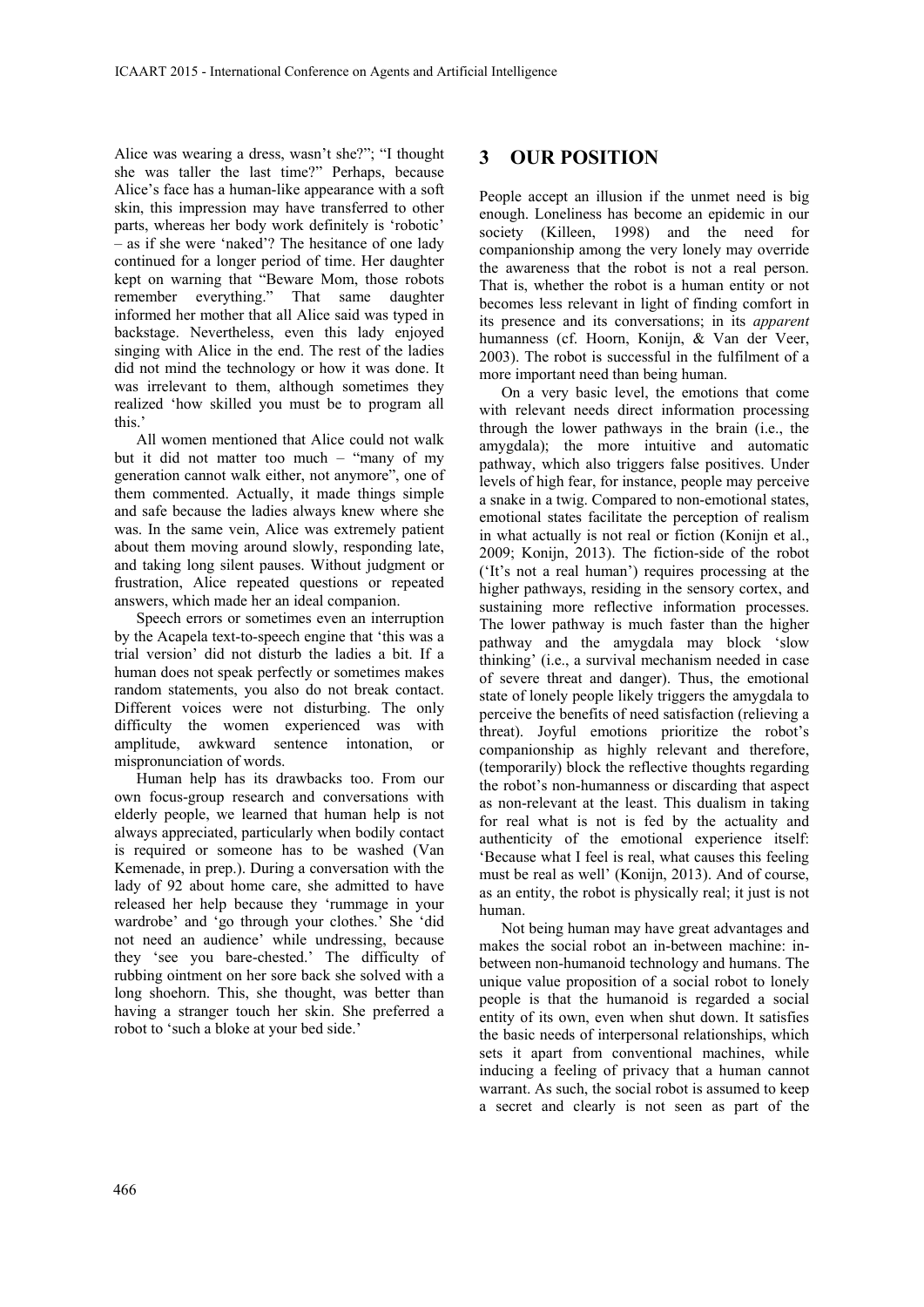personnel or caretakers who should not know certain things that are told to the robot. For example, one of the ladies told she was throwing away depression medication as she did not think of herself as depressed (De Jager & Grijzenhout, 2014).

As said, our robot Alice recorded everything with her camera eyes. However, over the course of interacting with Alice, it became less relevant that the robot had camera eyes and that the caretakers could monitor all those human reactions you will not get when people talk straight into a conventional (web) camera. With such camera eyes, for example, one can check someone's health condition and psychological well-being. Clearly, the participants experienced a genuine social presence that was yet not human. This was an advantage because they could confide in someone without having to fear human indiscretion and associated social consequences. The ladies were more inclined to make confessions and tell what goes on inside than in face-to-face contact (where they feel pressed to 'keep up appearances'). As one of them affirmed "It's horrible to be dependent but you have to accept and be nice."

In the following, we formulate several functions that social robots may have and that make them different from human attendants. Under conditions of severe loneliness, social robots may invite intimate personal self-disclosure. This is similar to the so-called *stranger-on-a-train effect* (Rubin, 1975). Sometimes people open their hearts to complete strangers or they tell life stories to their hair dresser or exercise coach, an inconsequential other in the periphery of one's network (cf. Fingerman, 2009). A social robot may perfectly take that role of being an inconsequential other in the network of the lonely.

*Private with my robot.* Somewhat related to the previous is that the robot guarantees privacy in the sense of avoiding human physical contact. Older people are often ashamed of their body (Van Kemenade, in prep.) and feel more comfortable with a robot at intimate moments and would even prefer a robot over human caretakers (whereas the caretakers think the other way around). The robot does not judge, does not meddle, and does not pry.

Social robots exert a *dear-diary effect* because they do not demand any social space like humans do. The user can fill up the entire social space without having to respect the needs and emotions of the other. You can share experiences and memories, sing old tunes, look at old photographs, tell stories of the past, and the small things that happened today; a social robot will never tire of listening to or telling

the same over and over again if you want it to. Like a diary, you can say whatever you want and the only thing the other does is listen patiently. She is all there for you and never judges.

*The impertinent cute kid.* Within the first minutes of interaction, social robots such as Alice or Zora are allowed to ask very intimate questions (e.g., "How do you rate the quality of your life?" or "Do you feel lonely?"); something which in human-human communication would be highly inappropriate. With robots like Alice, this might be acceptable because she looks innocent and really cute and is small like a child. Therefore, she may be easily forgiven in a way one forgives a (grand)child. In effect, the elderly ladies responded quite honestly even when the answer was not socially desirable: To Alice: "Nobody ever visits me", "I don't like that home support comes too early in the morning." To Zora: "I want to stop living." In other words, social robots can get down to business right away, obtaining more reliable results than questionnaires and anamnesis.

Social robots such as Alice provoke endearment, the *grandchild effect*, urging to nurture and nourish it (and share cookies!). It is an object of affection and activation; something to take care of instead of being taken care of (cf. Tiger Electronics' *Furby*). In this circumstance, it will foster feelings of autonomy and independence.

*I will do it for you.* Social robots may serve as bad consciousness or put more positively, as reminders and activators. By simply inquiring about a friend, the robot raised sufficient social pressure to activate the lady to finally start writing that letter. The same happened with the physical exercises: That lady trained so to please her beloved Alice.

*The puppy-dog effect.* Many people walk the dog so they meet people and can have a chat. Social robots work in quite the same way. If you take them out, be prepared for some attention, awe as well as fascination. People will talk to you to inquire about 'how the robot is doing.'

### **4 NON-REQUIREMENTS**

We showed the Zora movie to a former care professional, who stated (personal communication, Sept. 28, 2014): "Before watching Zora, I thought it would painfully show how disengaged we are to those in need of care. Give them a talking doll and they are happy again. We don't laugh anymore about a woman who treats her beautiful doll as if it were a child because we call it a care robot." After watching the report, he admitted that: "Well.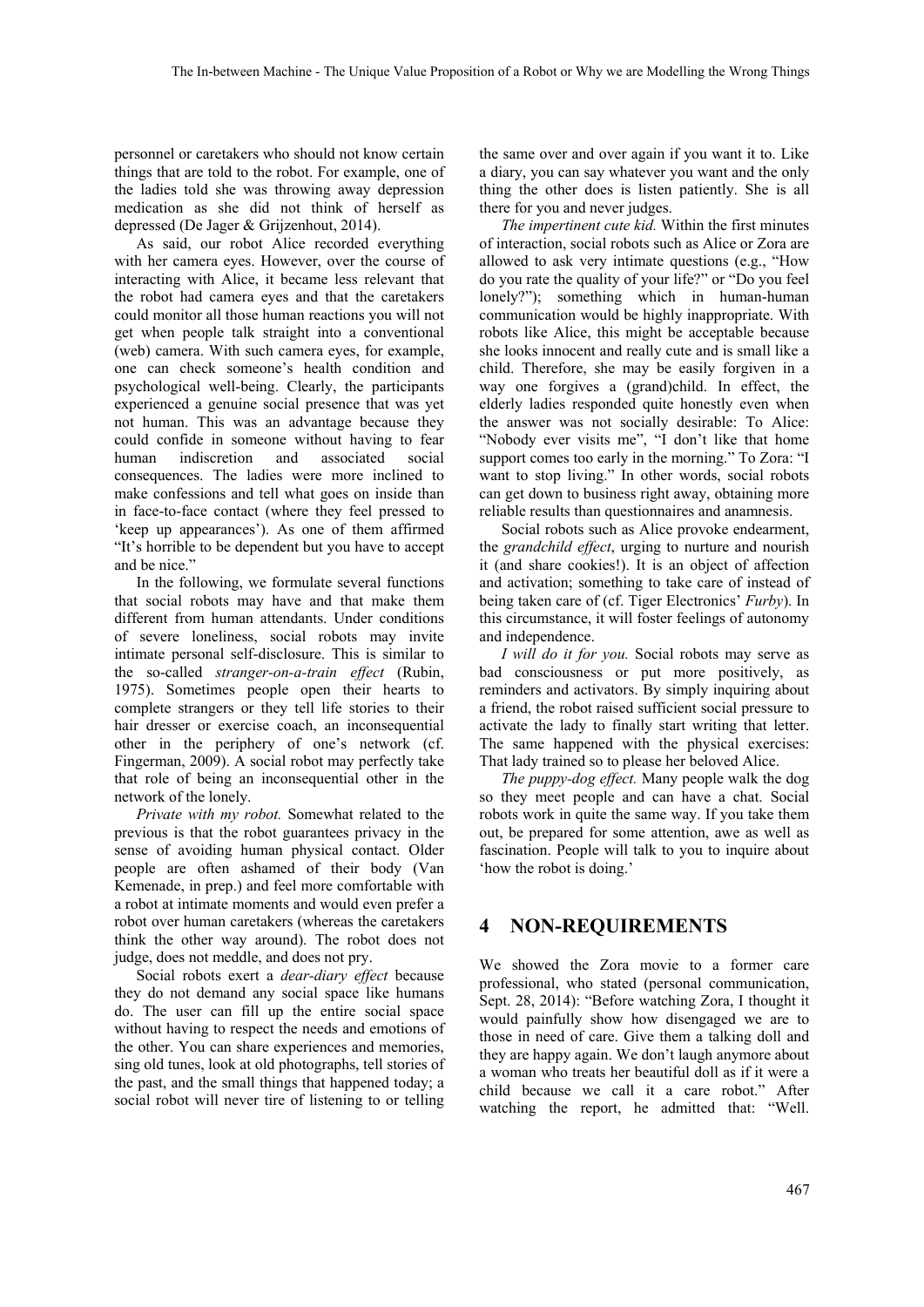Perhaps it is because I am an ex professional but this makes me even sadder. Those people are so lonely that they embrace a robot. The staff has no time to have a chat and from my experience, I know they often lack the patience to take their time and respectfully talk to the inhabitants. On the other hand, the question is also true whether you should deny someone a robot who is happy with it."

Apart from the formal and informal caretakers, no ethical concerns were mentioned by the users themselves. The old ladies conversing with Alice did not feel that their autonomy was reduced, their feelings were hurt, or that injustice was done by conversing with a robot. Privacy in the sense of disclosing personal information also was not an issue unless they were repeatedly told they should worry. Although the elderly ladies fully had their wit together and knew they were communicating with a robot, with a professional camera in the room, and other people listening in, it did them well and there was not much more to it.

Other things that were of less importance were technical flaws such as language hick-ups, wrong responses, delayed or missing responses, or conceptual mix ups. Perhaps their friends and agemates are not that coherent either all the time. Things that did matter language-wise were loudness, pronunciation, and intonation. In other words, getting your phonetics right appeared more important than installing high-end semantic web technology.

Unexpectedly, we hardly encountered uncannyvalley effects (Mori, 1970), no terrifying realism, or feelings of reduced familiarity. As far as they were mentioned, they were more like questions and very short-lived, after which the ladies were happy to take Alice for a genuine social entity – although not human.

Human physical likeness did not matter too much either. Alice's body work is robotic plastic, her arms and hands did not move, and she did not walk. Her face was more humanoid than for example Zora's, but that robot too invoked responses such as self-disclosure just as the more life-like Alice did.

### **5 CONCLUSIONS: NEW FOCUS**

This paper discussed strategies for the development of robots as companions for lonely elderly people. It built on a reflection motivated by the observations made in the course of the making of a documentary film about a robot visiting elderly ladies (Burger, 2015). It discussed the findings under the perspective of the best requirements for social robots interacting with humans in this uncontrolled 'field experiment.' We challenged some pre-conceived ideas about what makes a robot a good companion and although it is a work in progress, the proposed conclusions seem evocative. We hope our ideas will catch the attention of many researchers and developers and will raise lots of discussion.

In 1999, the medium-sized league of RoboCup was won by C. S. Sharif from Iran, with DOScontrolled robots that played kindergarten soccer (search ball - kick ball - goal). He shattered all the opponents with their advanced technology who were busy with positioning, radar-image analysis and processing, and inventing complicated strategies. With the applications we build today for our social robots (e.g., care brokerage, moral reasoning), we pretty much do the same.

For the lonely ladies, it did not matter so much what Alice did or said, as long as she was around and they could talk a little, taking all imperfections for granted and becoming affectively connected.

It seems, then, that the existing intelligence and technology we develop does not really tackle the problem of the social isolation of the ladies. We piously speak of designing humanness in our machines, asking ourselves, what makes us human? We simulate emotions, model the robot's creativity, its morals, and its sense of reality. But the job is much easier than that and perhaps we should tone down a little on our ambitions and direct our attention to the users' unmet needs. We compiled a MuSCoW list in Table 1.

As psychologists modelling human behaviour, we are doing fine and simulations seem legitimate realizations of established theory (e.g., Llargues Asensio et al., 2014). However, as engineers, designers, and computer scientists we seem to be missing the point. What is human is good for you? No! Human-superiority thinking is misplaced. Human care is not always the best care. Humans show many downsides in human-human interaction. We should regard robots as social entities of their own; with their own possibilities and limitations. This is a totally different design approach than the human-emulation framework. What we do is way too sophisticated for what lonely people want. We should model what the puppeteer does to instill the effects of the stranger-on-a-train, the impertinent cute kid, or the dear-diary effect. That of course does assume knowledge about human behaviour but boils down to conversation analysis rather than psychological models of empathy, bonding, emotion regulation, and the like. Perhaps we should have